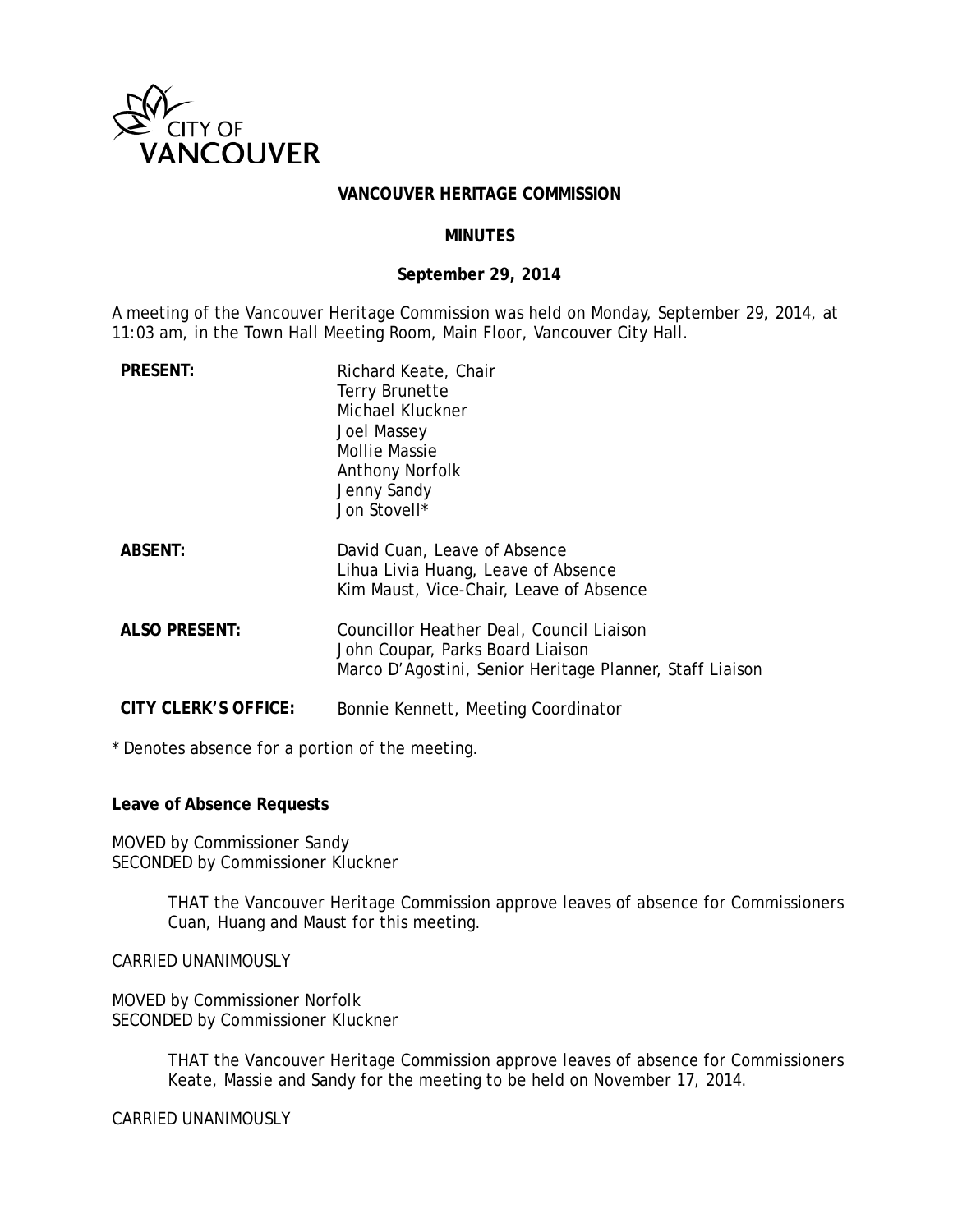# **Approval of Minutes**

MOVED by Commissioner Norfolk SECONDED by Commissioner Sandy

> THAT the Vancouver Heritage Commission approve the minutes from the meeting held July 28, 2014, as circulated.

CARRIED UNANIMOUSLY

### **1. Business Arising from the Minutes**

None.

# **2. Conservation Review**

# **(a) 1600 Beach Avenue /1625 Harwood Street (Beach Towers)**

Issues:

- (i) are the proposed new buildings visually compatible with, subordinate to and distinguishable from the heritage resources?
- (ii) does the proposed infill at the base of the existing towers respond to the Heritage Commission's motion of February 2012?
- Applicants: Martin Bruckner, Architect, IBI/HB Architects Zev Shafran, Owner Robert Lemon, Heritage Consultant Cameron Owen, Landscape Architect

### Staff: Marco D'Agostini, Senior Heritage Planner

Staff and the applicant reviewed the application and responded to questions.

MOVED by Commissioner Stovell SECONDED by Commissioner Massie

> THAT the Vancouver Heritage Commission supports the modern infill additions to the Douglas House, MacDonald House, Laurier House and Columbia House, located at 1600 Beach Avenue and 1651 Harwood Street, Beach Towers, as presented at the September 29, 2014, meeting.

CARRIED

(Commissioners Brunette and Keate opposed)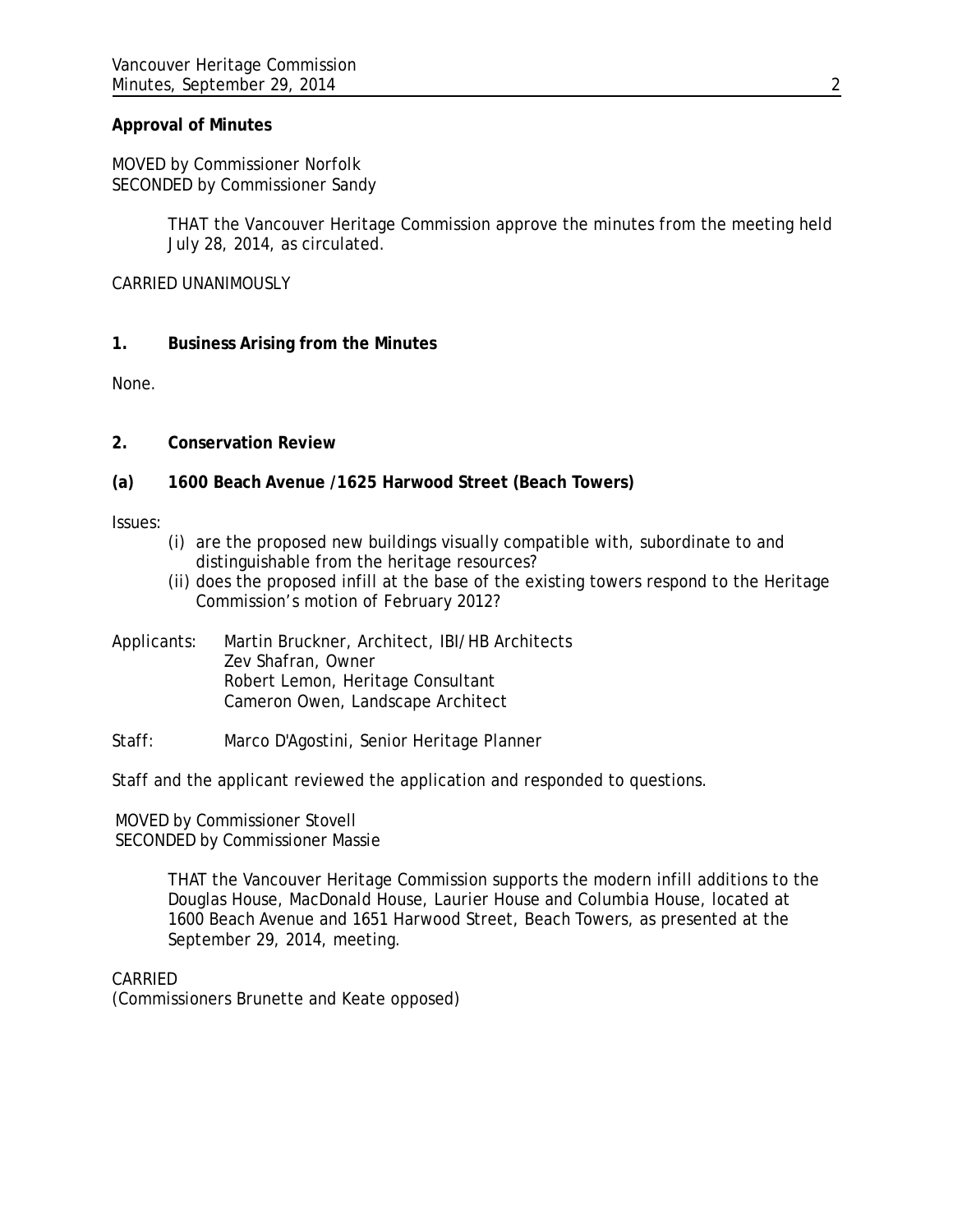MOVED by Commissioner Sandy SECONDED by Commissioner Stovell

> THAT the Vancouver Heritage Commission requests there be a minimum depth of the curtain wall frame at the base or glass fence.

CARRIED UNANIMOUSLY

MOVED by Commissioner Sandy SECONDED by Commissioner Stovell

> THAT the Vancouver Heritage Commission requests no window coverings be used on the tower bases that would obscure their transparency.

CARRIED UNANIMOUSLY

### **(b) 826 East Georgia Street – Thomas & Jessie Crawford House**

Issues:

- (i) Conservation Plan
- (ii) Compatibility of modest changes to the exterior, including the recessed entry to the lower level suite at the front
- Applicants: Mike Lemon, Birmingham & Wood Architects Elana Zysblat, Heritage Consultant
- Staff: Hugh McLean, Heritage Group

Staff and the applicant reviewed the application and responded to questions.

MOVED by Commissioner Kluckner SECONDED by Commissioner Norfolk

> THAT the Vancouver Heritage Commission supports the Development Permit Application at 826 East Georgia Street, Thomas & Jessie Crawford House, as presented at the September 29, 2014, meeting and requests that further design development be given to the basement suite entry area to make it more balanced to the rest of the house.

CARRIED UNANIMOUSLY

\* \* \* \* \*

The Commission recessed at 12:23 pm and reconvened at 12:33 pm.

\* \* \* \* \*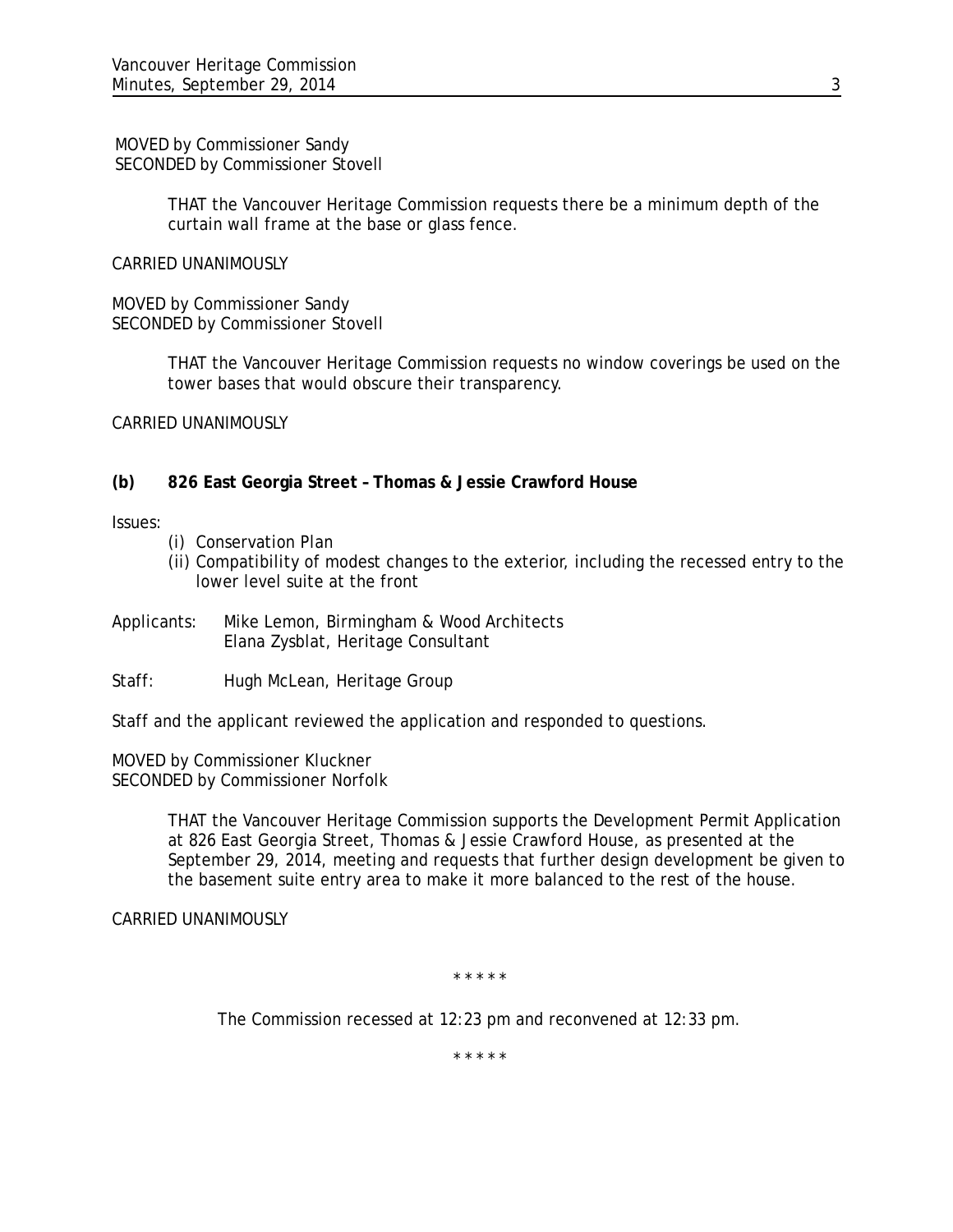# **3. Planning and Development Chronology of Vancouver**

Karenn Krangle, Chair, Vancouver City Planning Commission (VCPC), Elizabeth Ballantyne, Manager, VCPC and Phil Mondor, VCPC, presented their project initiative to prepare a Planning and Development Chronology in Vancouver and responded to questions.

MOVED by Commissioner Norfolk SECONDED by Commissioner Massie

> THAT the Vancouver Heritage Commission supports the efforts of the Vancouver City Planning Commission's Planning and Development Chronology Project with several Vancouver Heritage Commission members available to the project in an advisory role.

CARRIED UNANIMOUSLY (Commissioner Stovell absent for the vote)

# **4. Statement of Significance and Vancouver Heritage Register Subcommittee Report**

Staff provided an overview of the September 15, 2014, report from the Statement of Significance and Vancouver Heritage Register Subcommittee, and responded to questions.

MOVED by Commissioner Kluckner SECONDED by Commissioner Brunette

- A. THAT the Vancouver Heritage Commission supports adding 1301 Davie Street, Giguere House (East), to the Vancouver Heritage Register as a B-listing.
- B. THAT the Vancouver Heritage Commission supports adding the following buildings to the Vancouver Heritage Register as C-listings:
	- 1305 Davie Street, Giguere House (West)
	- 1315 Davie Street, Sulley House
	- 1180 Comox Street, Eaton House.
- C. THAT the Vancouver Heritage Commission requests that the Statements of Significance for the following buildings be referred back to the consultants for revisions:
	- 1301 Davie Street, Giguere House (East)
	- 1305 Davie Street, Giguere House (West)
	- 1315 Davie Street, Sulley House
	- 1180 Comox Street, Eaton House
	- 1550 Comox Street.

CARRIED UNANIMOUSLY (Commissioner Stovell absent for the vote)